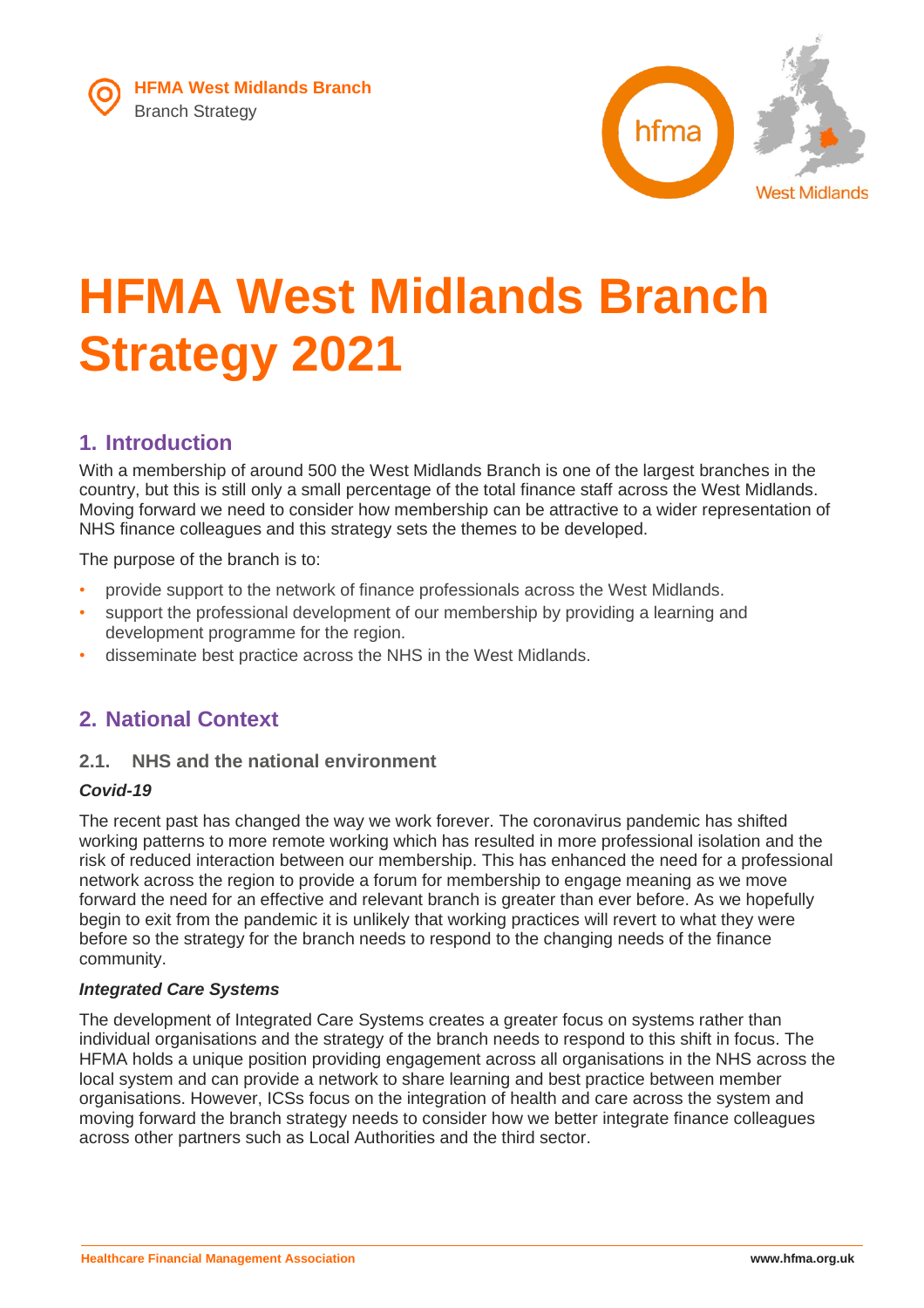#### **2.2. HFMA**

The national HFMA Strategy determines the vision, mission and values for the HFMA:

- Vision: better quality health and social care through the effective use of resources
- Mission: represent and support health and social care professionals through the influencing of health and social policy, promoting best practice and providing high quality continuing professional development and education
- Values: High Quality excellence, continuous improvement, innovation and professionalism.

Fair – do the right thing, be honest, open and independent.

Member focused – put members at the heart of everything we do.

Accessible – friendly, caring supportive and collaborative.

The branch strategy needs to complement the national strategy, but it has been agreed locally that the national strategy should not necessarily shape the local strategy and the core aim of the local strategy is supporting and representing members and professionals in the West Midlands.

## **3. Developing the Strategy**

The refresh of this strategy commenced with an inclusive away day in January 2020. This facilitated session provided an opportunity for committee members and wider representation of the West Midlands to consider the focus of the West Midlands Branch, the process for developing a strategy and the key themes that should be considered.

It was agreed that the strategy for the branch is not a document or a meeting but is a process that engages our full membership and should be a platform to promote engagement. As such, this strategy document should be viewed as a focus for discussion with all membership.

A wide range of topics were discussed at the away day with themes considered including membership support, mentoring and coaching, support, learning, visibility, diversity, environmental sustainability and skills development.

## **4. Key Themes**

The West Midlands branch strategy considers eight key themes.

#### **4.1. Enhancing the Brand**

HFMA should be the first point of contact for our membership when looking for support, information or training resources so we will work closely with the national communications and engagement team to enhance the HFMA brand across the West Midlands ensuring that the resources available support our membership and value in the delivery of their core responsibilities.

#### **4.2. Supporting Members**

The core purpose of the branch is to support our membership. Looking forward the branch is committed to increasing membership numbers by engaging with a wider population and providing relevant and useful suite of services to the finance community of the West Midlands.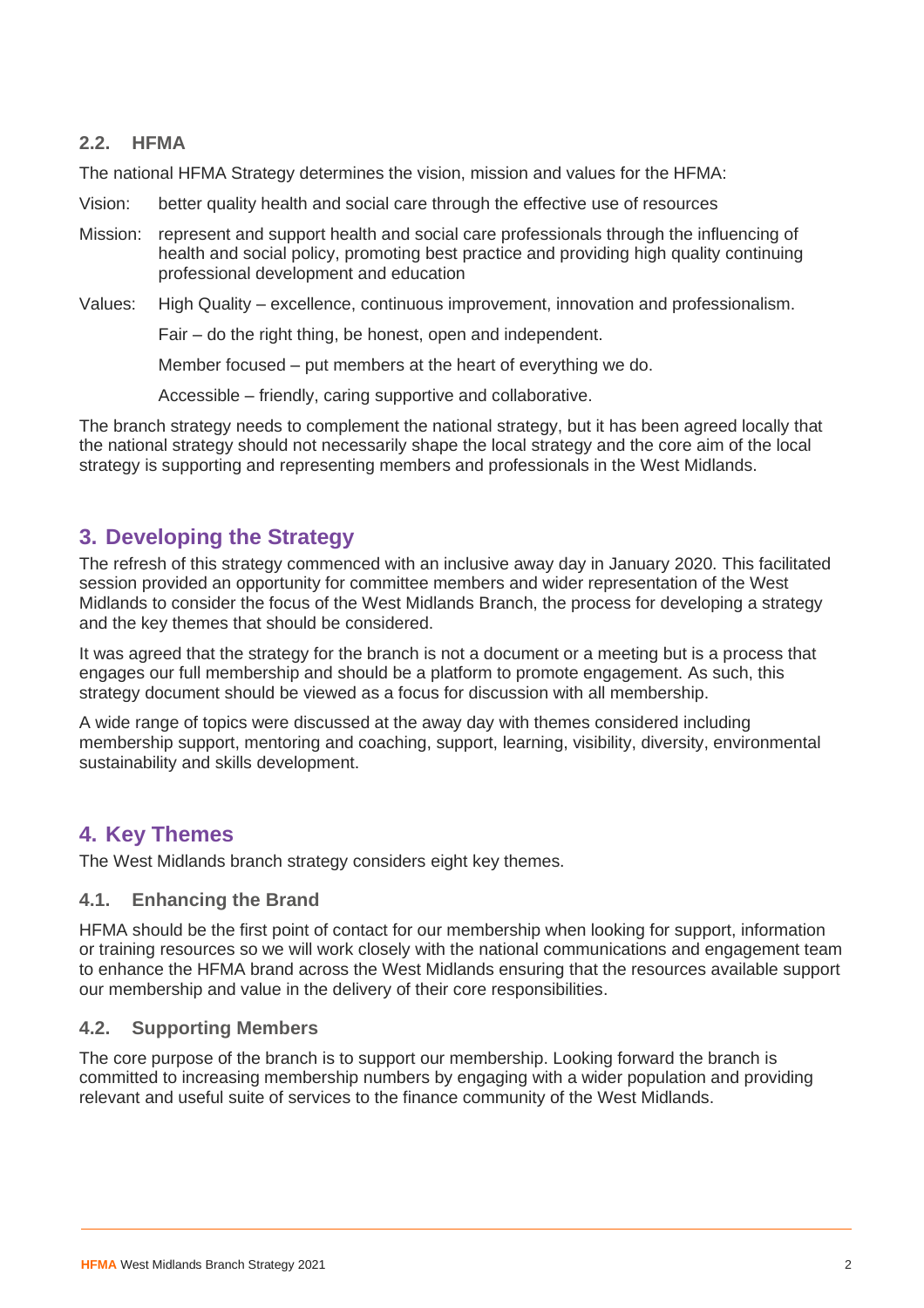Current statistics demonstrate that the branch is accessed by students and senior finance professionals but has limited engagement with the wider finance community working at middle grades across the West Midlands. The branch will develop its offering to members making the benefits of membership more relevant to the wider community:

- Visibility and relevance of events.
- Stronger links with Future Focused Finance.
- Access to mentoring and coaching across the West Midlands.
- Enhanced communication and dissemination of relevant learning.
- Greater on-line presence including information resources, chat rooms, active social media presence.
- Social events both physical and virtual.

With increased home working, the risk of isolation increases and the HFMA is committed to supporting our members to develop resilience and to provide forums and networks to enhance professional and social engagement and inclusion.

One NHS Finance is a nationwide conversation to give everyone working in the finance community the opportunity to share current challenges and input into how we shape the future of the function. In the Midlands and nationally the HFMA are committed to supporting the development and delivery of the vision and values of One NHS Finance. Three key themes have been developed:

- Developing Our People ensuring that all finance colleagues are valued, given the right support within an inclusive culture and have opportunities to develop their careers in NHS Finance to realise their potential
- Developing Our Community working together across boundaries to create a community of practice where people can learn from each other and collectively improve, making NHS Finance an attractive, meaningful and rewarding place to work
- Developing Our Systems and Processes striving for greater consistency and standardisation across processes and systems to support them to do their jobs efficiently, effectively and to the best of their abilities so we can offer the best possible value for money
- Supporting the Equality, Diversion and Inclusion (EDI) agenda

More information on One NHS Finance can be found at www.onenhsfinance.org.uk

#### **4.3. Supporting Integration**

The future of health and care is integration and the HFMA West Midlands Branch will play a key role in bringing together the different organisations. Linking with ICS finance leads we will provide forums and resources within the ICS and between systems to share and disseminate lessons learnt and best practice.

We will strive to have representatives from all Integrated Care Systems on the committee.

Traditionally the HFMA have focused on NHS partners but the development of Integrated Care Systems highlights the importance of developing networks across the whole care infrastructure. The West Midlands Branch is committed to representing and engaging with finance colleagues from across the whole system and will develop its resources and offerings to work more closely with colleagues in Local Authorities and the third sector. We will work with the national HFMA to develop a membership package that would be attractive to Non-NHS staff.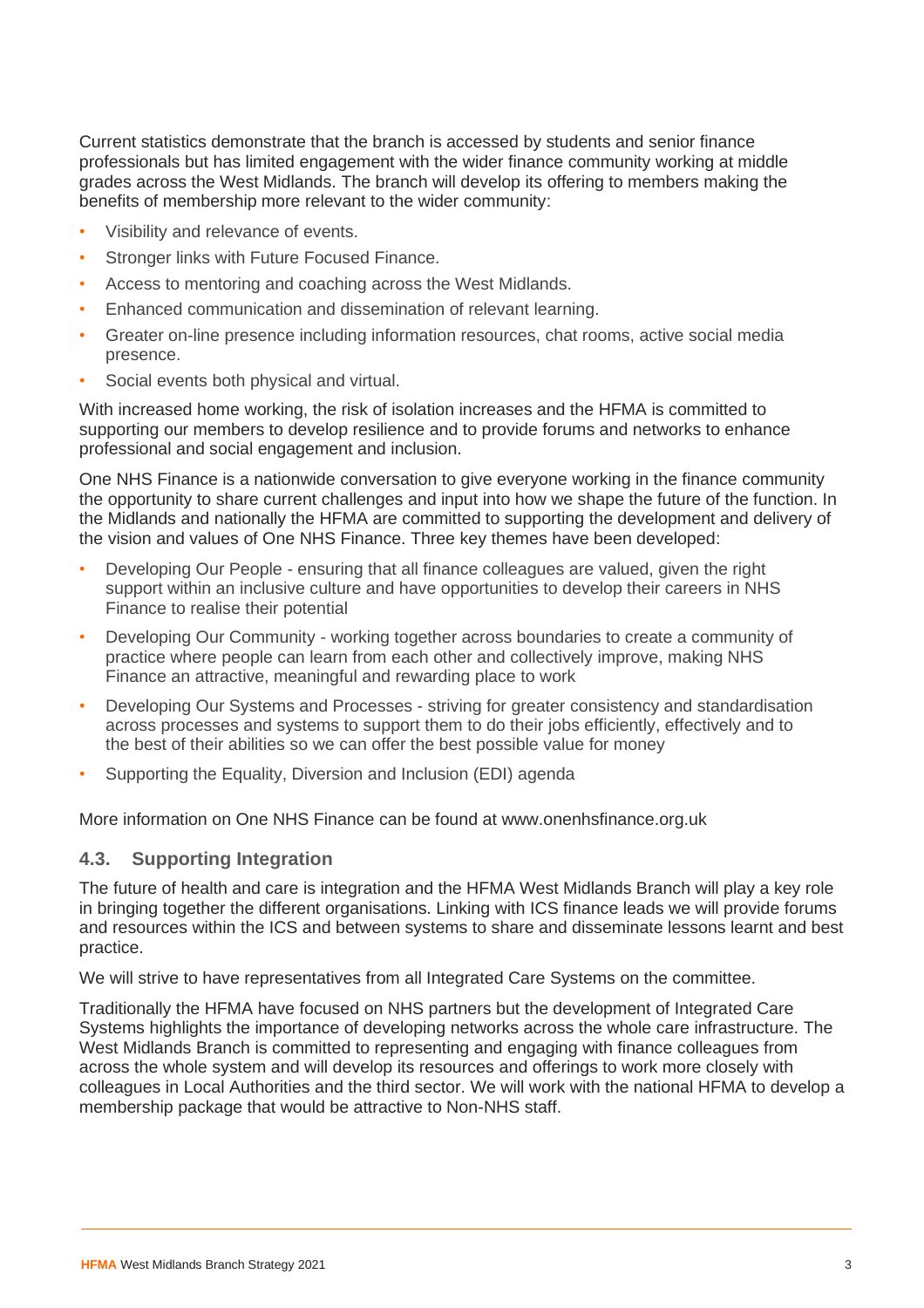Learning events and conferences need to reflect the environment that we work within so future programmes will be enhanced to respond to the needs of Integrated Care Systems.

#### **4.4. Clinical and non-financial engagement**

The relationship between finance colleagues and the rest of the organisation is crucial. Appropriate engagement with clinical colleagues at the right time delivers enhanced understanding of the financial consequences of decisions and a greater ownership by the wider organisation of the finance agenda. Conversely, a better understanding of services by the finance team results in improved support to the operation of the organisation and a more supportive financial function.

A key element of the strategy moving forward is enhancing the engagement between finance and non-finance colleagues and will be delivered through a number of channels:

- Providing support to non-finance colleagues on understanding financial information.
- Supporting members on how to better engage with services.
- Development of finance as business support colleagues.
- Delivery of integrated events bringing finance and non-finance colleagues together.

#### **4.5. Holding the System Together**

A key element of the HFMA is providing a network across the West Midlands for finance colleagues. Operating outside business objectives the branch will provide a forum to bring our membership together supporting the whole care system. We will provide support to members within Integrated Care Systems and between systems across the whole of the West Midlands.

The branch already provides regular Director of Finance meetings but moving forward will look how we can enhance our role in bringing people together through the development of similar forums for other staff grades, through the enhancement of our digital offer via on line chat rooms, topic focused forums and information resources.

#### **4.6. Equality, Diversion and Inclusion**

Diversity and inclusion are highlighted across the NHS as an important area of improvement and the HFMA is committed to supporting its members to integrate diversity into all working practices across the region. We will work with the national HFMA to develop policies and promote diversity in all areas of the NHS with a particular focus on BAME and support to women throughout the finance function.

#### **4.7. Future Governance**

Success of the regional committee depends on its relevance to members and its ability to add value to membership. We are committed to enhancing the role of the committee and ensuring that it is more accessible to the wider membership across the West Midlands.

A review of the governance of the committee will be undertaken to ensure that we are delivering the best service to our membership ensuring that all systems in the West Midlands are represented, that the agenda moving forward is open and transparent and that our membership feels it can contribute effectively to the running of the business of the branch.

#### **4.8. Digital**

The branch is committed to the use of digital innovations to better engage with the membership and support the region. We will work in partnership with the national team to enhance the digital offering to our membership and extend the digital resources available.